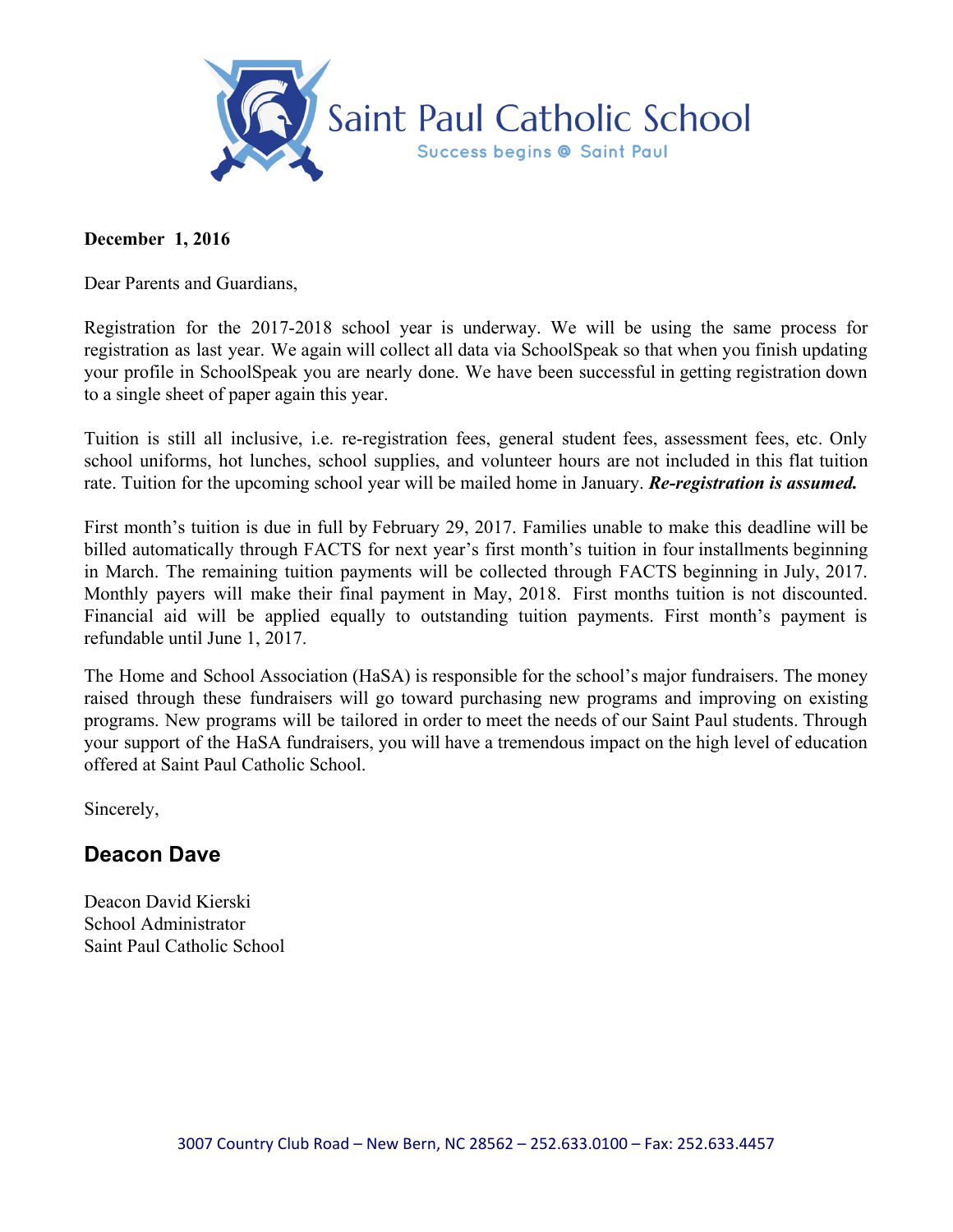

## PARENT/GUARDIAN FINANCIAL RESPONSIBILITY **2017-2018 SCHOOL YEAR**

Saint Paul Catholic School offers two options for making tuition payments. The first is payment in full at registration. The second is paying in monthly installments via FACTS. FACTS allows families to pay tuition directly from a bank account, or credit card. There is no fee for using the FACTS tuition program. The link for FACTS is [https://online.factsmgt.com/signin/3RWLB.](https://online.factsmgt.com/signin/3RWLB) This link is also available on the enrollment drop down on the school's web site [www.stpaulcs.org](http://www.stpaulcs.org/) There is a "convienince fee" charged by FACTS if you fund your account with a credit card.

Parents/guardians of students in grades 3 Year Old Program through Eighth Grade are required to volunteer a minimum of twenty (20) hours per year through our School Volunteer Program, which includes lunch duty, recess duty, class helpers, club moderators, supporting/coordinating programs and activities for the school. The School Volunteer Program also encompasses the support of major fundraising events sponsored by the Home and School Association. Support of the HaSA assumes sales of 10 car raffle tickets and purchase of one Gala ticket.

Families currently receiving financial assistance will automatically be granted ⅔ of their current financial assistance for the 2017-2018 school year. Families may request additional financial assistance but must apply online through FACTS Grant and Aid by March 15, 2017 in order to be assessed for an increase in financial aid. FACTS Grant and Aid charges a small fee to fill out this application.

### **Parishioner rate tuition Definition:**

To be considered a parishioner of Saint Paul Parish you must meet the following criteria: Be an *active*, *registered, practicing*, and *contributing* member of Saint Paul Parish. To be considered *active*, means that you must be *registered* for at least six months and participating in parish life. To be considered *practicing*, means you regularly fulfill your obligation to attend weekly Mass. To be considered *contributing* means that your support must be regular and identifiable through the use of church envelopes or checks. Families who receive Saint Paul Parish Tuition Rates do so because the parish is the school's primary benefactor.

### **Tuition policy if withdrawing a student:**

Any family withdrawing in the first ten (10) school days of the first quarter will be granted a refund (minus the first month's tuition) and have their FACTS tuition payment stopped.

Any family withdrawing after the first ten (10) days of school will be required to pay tuition through the end of the first semester. Any family withdrawing after the end of the first quarter will be required to pay tuition through the end of the year.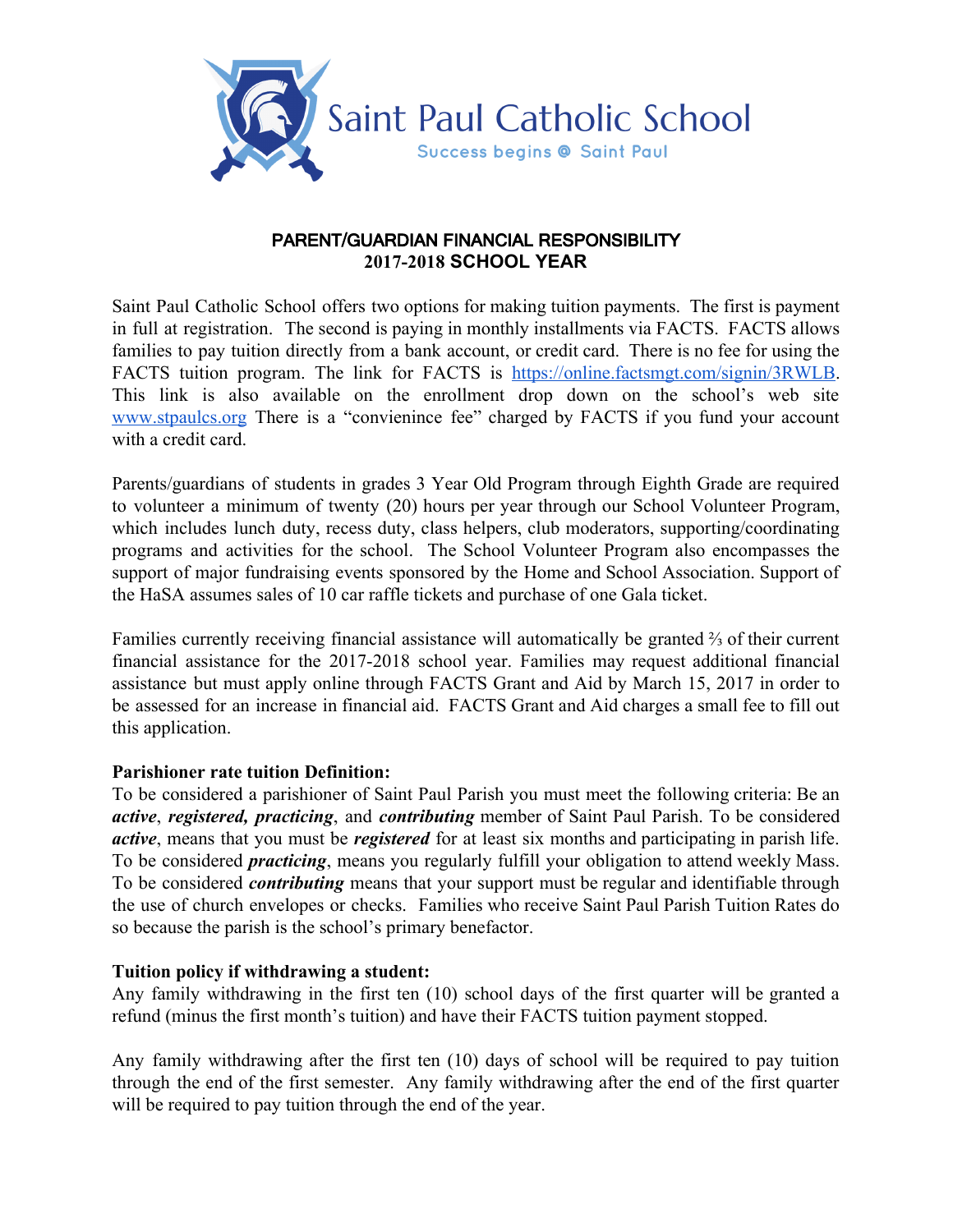

#### **2017-2018 Saint Paul Parishioner Rates:**

|            | 2017-2018      | 12              |
|------------|----------------|-----------------|
|            | <b>TUITION</b> | <b>PAYMENTS</b> |
| 1 Child    | 5,880.00       | 490.00          |
| 2 Children | 10,920.00      | 910.00          |
| 3 Children | 13,620.00      | 1,135.00        |
| 4 Children | 14,520.00      | 1,210.00        |
| 5 Children | 14,520.00      | 1,210.00        |

# **2017-2018 Non-Parishioner Rates:**

|            | 2017-2018      | 12              |
|------------|----------------|-----------------|
|            | <b>TUITION</b> | <b>PAYMENTS</b> |
| 1 Child    | 7,200.00       | 600.00          |
| 2 Children | 13,680.00      | 1,140.00        |
| 3 Children | 16,980.00      | 1,415.00        |
| 4 Children | 17,940.00      | 1,495.00        |
| 5 Children | 17,940.00      | 1,495.00        |

## **Age Requirements:**

A child entering the 3 Year Old Program must be 3 by August 31, 2017 A child entering the 4 Year Old Program must be 4 by August 31, 2017 A child entering Kindergarten must be 5 by August 31, 2017 All Students MUST be toilet trained School begins at 7:45 AM and ends at 2:50 PM for all students